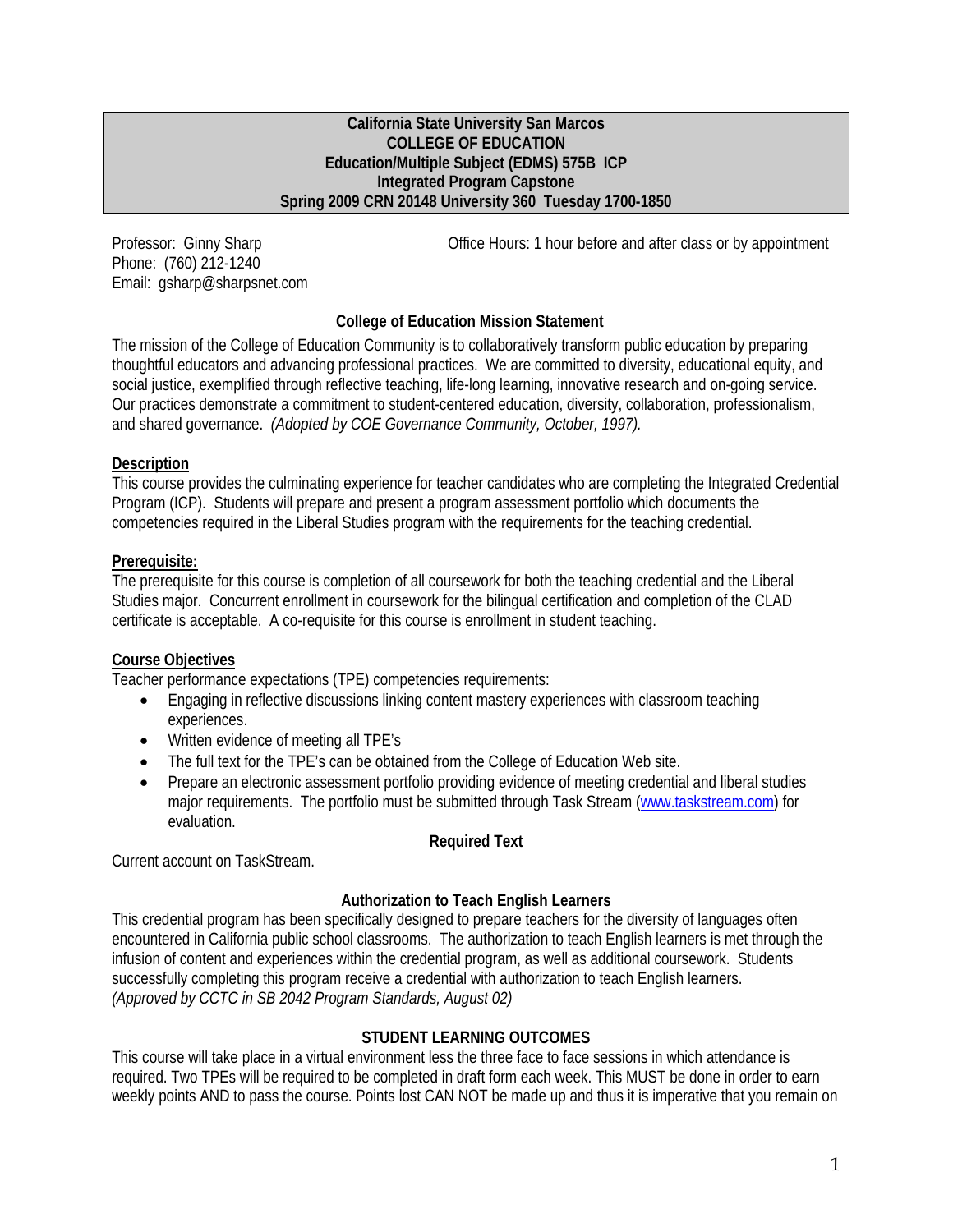schedule. Submitting revised TPEs DO NOT count for a TPE submission for a new week TPEs are due on the Tuesday due date and will be graded the days following the due date. All feedback will take place in Taskstream and communication with the professor via email. Please pay close attention to the deadlines as cutoff date will not allow you to continue if you have not met the criteria. If all TPEs are not submitted you will not be able to pass the course and will need to re-register.

# **College of Education Attendance Policy**

 all classes and participate actively. At a minimum, students must attend more than 80% of class time, or s/he may *COE Governance Community, December, 1997).* Due to the dynamic and interactive nature of courses in the College of Education, all students are expected to attend not receive a passing grade for the course at the discretion of the instructor. Individual instructors may adopt more stringent attendance requirements. **You will be required to attend 3 class mandatory meetings.** Should the student have extenuating circumstances, s/he should contact the instructor as soon as possible. *(Adopted by the* 

# **Students with Disabilities Requiring Reasonable Accommodations**

Students with disabilities who require reasonable accommodations must be approved for services by providing appropriate and recent documentation to the Office of Disable Student Services (DSS). This office is located in Craven Hall 5205, and can be contacted by phone at (760) 750-4905, or TTY (760) 750-4909. Students authorized by DSS to receive reasonable accommodations should meet with their instructor during office hours or, in order to ensure confidentiality, in a more private setting.

# **Course Requirements**

## **California Standards for the Teaching Profession (CSTP) Teaching Performance Expectations (TPEs)**

# **A. Making Subject Matter Comprehensible to Students**

TPE 1A: Subject-specific pedagogical skills for Multiple Subject Teaching assignments Each content area is one TPE Teaching in the Multiple Subject Assignment: Reading Language Arts, Math, Science, Social Studies

# **B. Assessing Student Learning**

- TPE 2: Monitoring student learning during instruction
- TPE 3: Interpretation and use of assessment

### **C. Engaging and Supporting Students in Learning**

- TPE 4: Making content accessible
- TPE 5: Student engagement
- TPE 6: Developmentally appropriate teaching practices
- TPE 6 A: Developmentally appropriate teaching practices in K-3
- TPE 6 B: Developmentally appropriate teaching practices in 4-8
- TPE 6 D: Developmentally Appropriate Teaching Practices for Special Education (CSUSM)
- TPE 7: Teaching English Language Learners

# **D. Planning Instruction and Designing Learning Experiences**

- TPE 8: Learning about students
- TPE 9: Instructional planning

# **E. Creating and Maintaining Effective Environments for Student Learning**

- TPE 10: Instructional time
- TPE 11: Social environment

# **F. Developing as a Professional**

- TPE 12: Professional, legal, and ethical obligations
- TPE 13: Professional growth
- TPE 14: Educational technology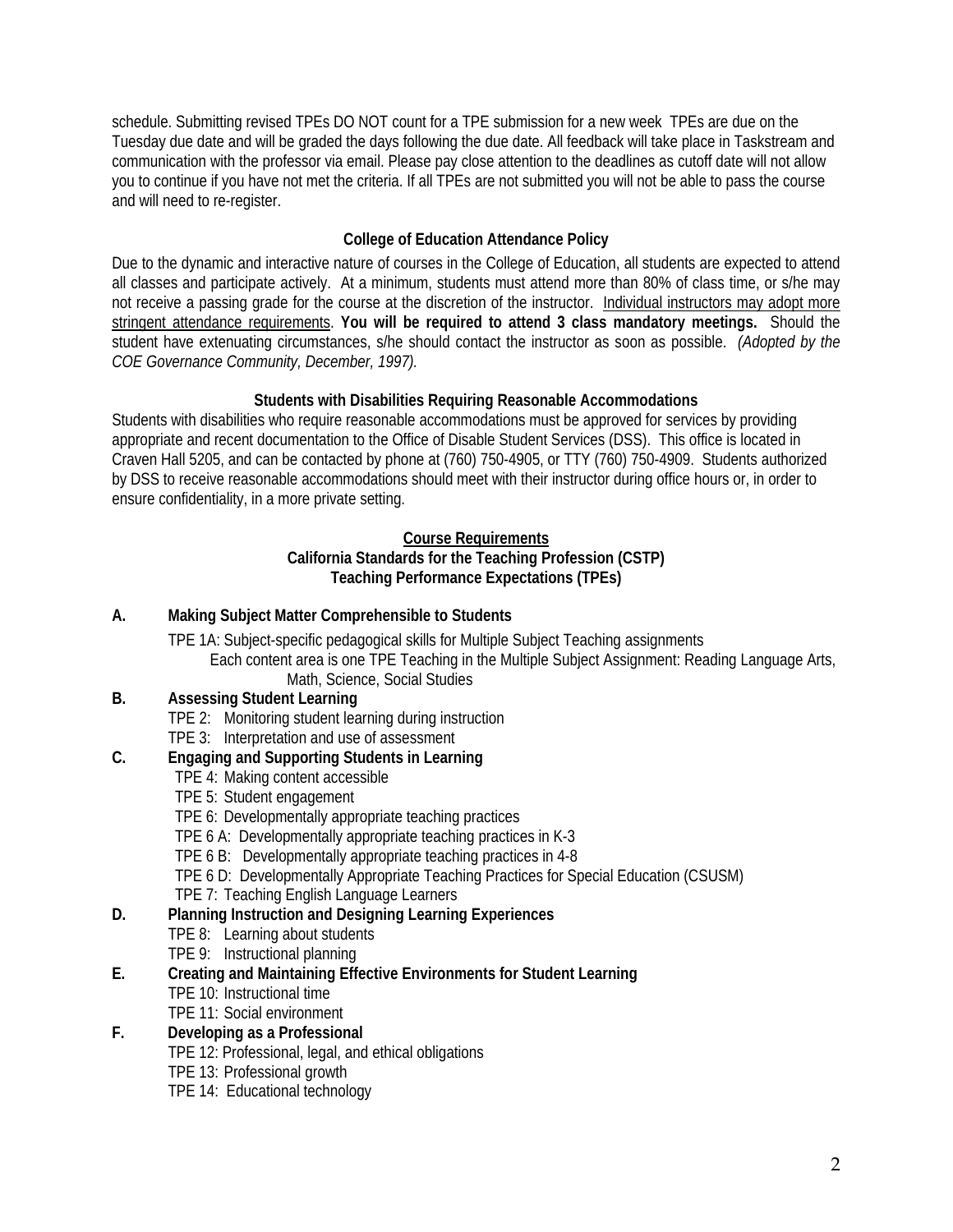TPE 15: Social Justice TPE 16: Biliteracy

**There is a total of 21 TPE's that must be completed and 22 if you are getting your BCLAD plus Home Page.** 

# **Task Guidelines for Taskstream**

 The purpose of the portfolio is to assess how well you meet the TPEs. Although all the artifacts you place (more than teaching you have experienced and the TPEs. Your task to write a cogent reflective essay for each TPE on how the 1 per TPE) in your portfolio have been assessed/graded by your professors, it is not clear if you have a thorough understanding of the TPEs and can make the connection between the assignments completed in class with the artifacts you have chosen provide evidence that shows you have demonstrated meeting each TPE. Each narrative must include a: a) description b) analysis and c) reflection.

**NOTE**: Do not wait until the last minute to make your corrections. Make corrections and send them back as soon as you can to avoid a bottleneck at the end. **REMEMBER** corrections do not count for the two TPEs due each week

**Responses to TPE's:** It is important to recognize that the TPEs are threaded throughout the credential program, as a whole, and are addressed multiple times in each course. Each assigned response will relate to course assignments, discussions, field placements, and/or readings that provide a deeper understanding of the specified TPE. As you write, the goal is to describe your learning as it relates to the TPE, to analyze artifacts (assignments) and explain how they are evidence of your learning, and to reflect on the significance of your learning (the "so what") and where you need to go next related to the TPE. A four paragraph structure will help you develop your response:

- $1<sup>st</sup>$  paragraph: Introduction to your response that uses the words of the TPE. DO NOT restate the TPE; instead, introduce your reader to the focus of your response as it relates to the TPE. This is basically an extended thesis statement related to the TPE.
- $\bullet$  2<sup>nd</sup> paragraph: Explain how one attached artifact is evidence of your learning related to the TPE. The key here is "evidence." How does this artifact prove that you have learned something specific related to this TPE? Describe, analyze and reflect on your artifact here.
- $\bullet$  3<sup>rd</sup> paragraph: Explain how another attached artifact is evidence of your learning related to the TPE. Describe, analyze and reflect on your artifact here.
- 4<sup>th</sup> paragraph: Reflect upon and summarize the significance of your learning overall (connected to the TPE) and explain what you still need to learn related to this TPE. This addresses the "so what?" or "the big picture" of your learning. How does knowing this impact you and students?

 **TPE 14** will be handled differently than described above. Give a brief introduction of how TPE 14 is important as an instructional tool. In TPE 14 you will keep paragraph 1 and then respond to each sub category using the structure from paragraph 2, though you may have more than one artifact to talk about for each category. When you finish with the sub categories, you will write a reflective paragraph which has the components of paragraph 4.

### **HOME PAGE**

Your home page will have your picture and a brief statement of your philosophy of teaching (no more than one paragraph). Your artifacts will be a resume, philosophy statement, statement of own work and scores from: RICA, CBEST, CSET.

Please be succinct in your writing; more is NOT better. State your ideas clearly and keep them grounded in the evidence of your learning as represented by your artifacts. When you submit each TPE response, you will receive feedback from the instructor that asks for revision or says that you are done. You will not get full credit for this assignment if you are asked to revise and you do not. Please continue to check your TaskStream portfolio until the instructor says you are done with each TPE response for the course. More details about using TaskStream will be given in class and can be found on WebCT.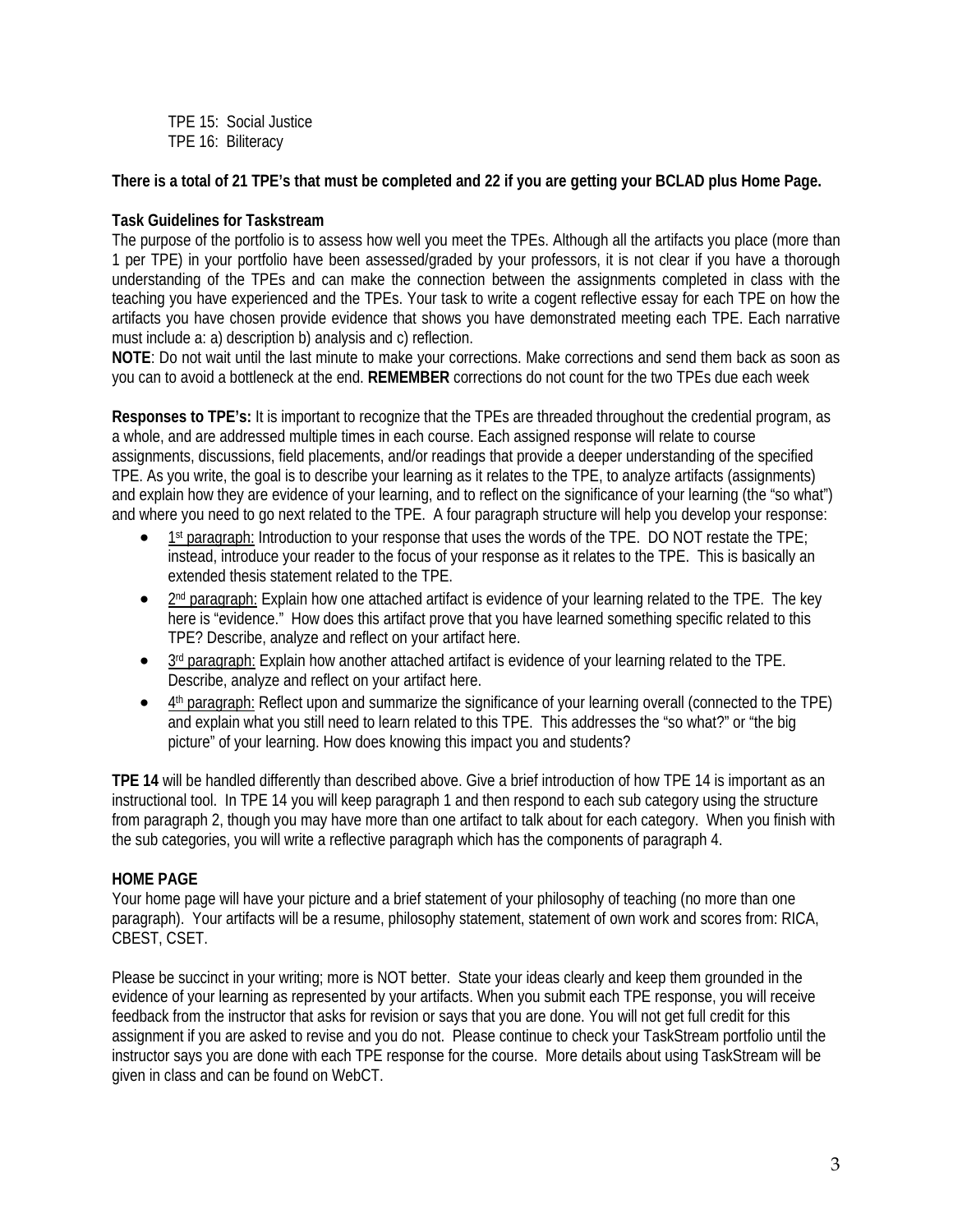Listed below are the TPEs associated with each course. This should help you recall the major assignments in each class and where they fall.

**EDMS 511/512**  TPE 6d, 9, 10, 14 **EDMS 521/522**  TPE 1a, 3, 4, 8 **EDMS 543**  TPE 1a, 2 **EDMS 544**  TPE 1a, 11 **EDMS 545**  TPE 1a, 5 **EDMS 555**  TPE 7, 15 **EDMS 571/572** 

# TPE 6a, 6b, 12, 13

### **Grading Standards**

- Successful completion of the portfolio demonstrating competence in the Teaching Performance **Expectations**
- Participation in discussion

### **All-University Writing Requirement:**

 2,500 words. This will be met through written reactions and reflections related to assigned readings/assignments. In keeping with the All-University Writing Requirement, all 3 unit courses must have a writing component of at least

#### **CSUSM Academic Honesty Policy**

"Students will be expected to adhere to standards of academic honesty and integrity, as outlined in the Student Academic Honesty Policy. All written work and oral presentation assignments must be original work. All ideas/materials that are borrowed from other sources must have appropriate references to the original sources. Any quoted material should give credit to the source and be punctuated with quotation marks.

Students are responsible for honest completion of their work including examinations. There will be no tolerance for infractions. If you believe there has been an infraction by someone in the class, please bring it to the instructor's attention. The instructor reserves the right to discipline any student for academic dishonesty in accordance with the general rules and regulations of the university. Disciplinary action may include the lowering of grades and/or the assignment of a failing grade for an exam, assignment, or the class as a whole."

Incidents of Academic Dishonesty will be reported to the Dean of Students. Sanctions at the University level may include suspension or expulsion from the University.

#### **Plagiarism:**

As an educator, it is expected that each student will do his/her own work, and contribute equally to group projects and processes. Plagiarism or cheating is unacceptable under any circumstances. If you are in doubt about whether your work is paraphrased or plagiarized see the Plagiarism Prevention for Students website http://library.csusm.edu/plagiarism/index.html. If there are questions about academic honesty, please consult the University catalog.

#### **Use of Technology:**

Students are expected to demonstrate competency in the use of various forms of technology (i.e. word processing, electronic mail, WebCT6, use of the Internet, and/or multimedia presentations). Specific requirements for course assignments with regard to technology are at the discretion of the instructor. Keep a digital copy of all assignments